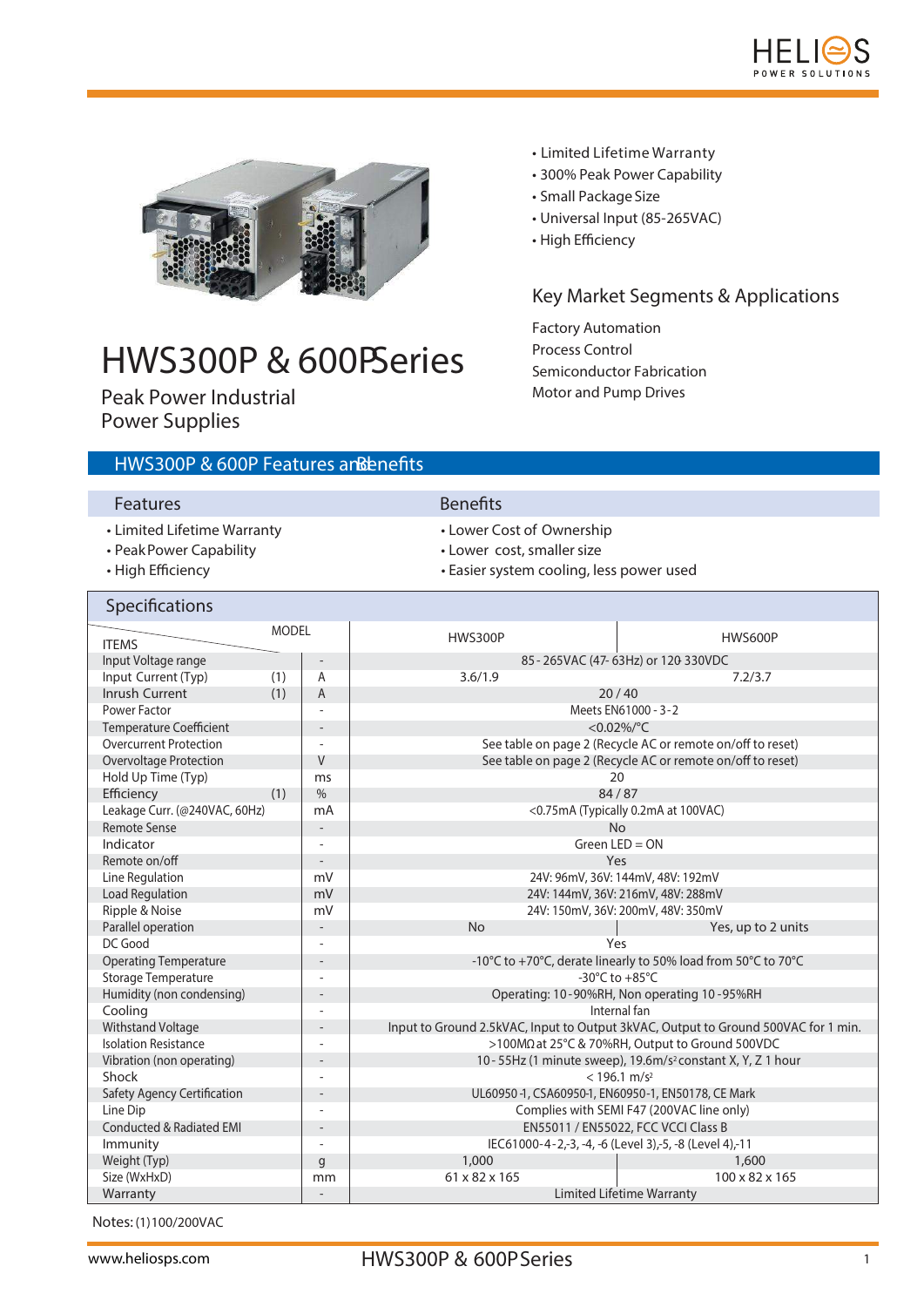

#### **Model Selector Model Voltage V Adjust Range V MaxAvg. Current A Max Avg. Power W Peak Current A (1,2) Max Peak Power W (1) Overcurrent Minimum A Overvoltage V** HWS300P-24 24V 19.2- 26.4 12.5 300 21 / 42 504 / 1008 21.4 / 42.8 27.6- 32.4 HWS600P-24 24V 19.2- 26.4 25 600 40.5 / 83 972 / 1992 41.3 / 84.6 27.6- 32.4 HWS300P-36 36V 28.8- 39.6 8.4 302.4 14 / 28 504 / 1008 14.3 / 28.6 41.4- 48.6 HWS600P-36 36V 28.8- 39.6 16.7 601.2 27 / 55.5 972 / 1998 27.5 / 56.6 41.4- 48.6 HWS300P-48 48V 38.4- 52.8 6.3 302.4 10.5 / 21 504 / 1008 10.7 / 21.4 55.2- 64.8 HWS600P-48 48V 38.4- 52.8 12.5 600 20 / 41.5 960 / 1992 20.4 / 42.3 55.2- 64.8

**Notes**

(1) 100/200VAC

(2) 200-265VAC Input, 5s maximum on time up to 35% duty cycle (see instruction manual)

#### Outline Drawing HWS300P



## **Outline Drawing HWS600P**